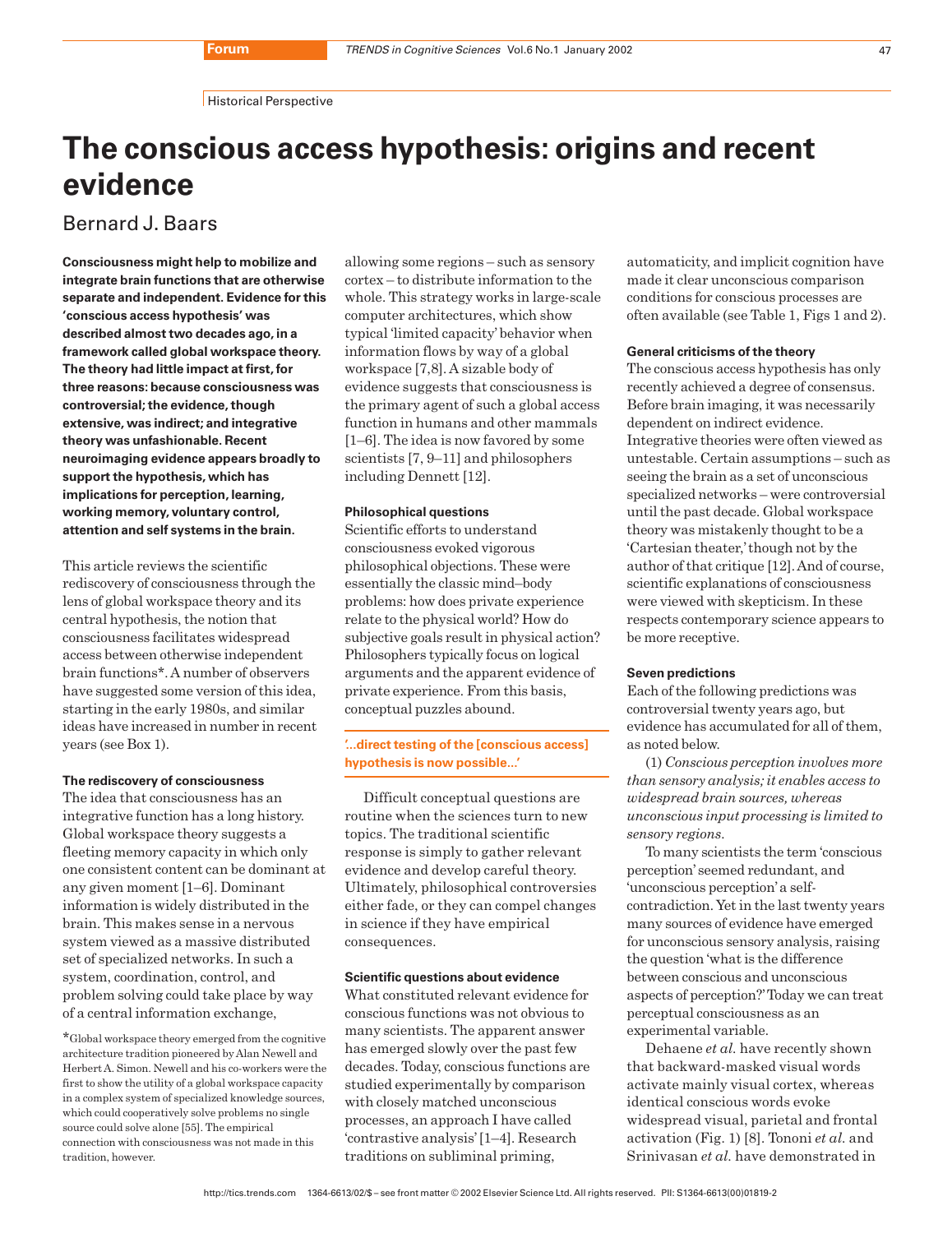#### **Box 1. Conscious access themes from the past 20 years.**

Presented here are some conscious access themes, from various authors. The frequency of such themes in the science and philosophy of consciousness has increased in recent years.

- **Baars, 1983** 'Conscious contents provide the nervous system with coherent, global information.' [a].
- **Edelman, 1989** 'Global mapping in a reentrant selectionist model of consciousness in the brain.' [b].
- **Damasio, 1989** 'Meaning is reached by time-locked multiregional retroactivation of widespread fragment records. Only the latter records can become contents of consciousness.'[c].
- **Freeman, 1991** 'The activity patterns that are formed by the (sensory) dynamics are spread out over large areas of cortex, not concentrated at points. Motor outflow is likewise globally distributed…. In other words, the pattern categorization does not correspond to the selection of a key on a computer keyboard but to an induction of a global activity pattern.' [Italics added] [d].
- **Llinas et al., 1998** '… the thalamus represents a hub from which any site in the cortex can communicate with any other such site or sites. … temporal coincidence of specific and non-specific thalamic activity generates the functional states that characterize human cognition. [e].
- **Edelman and Tononi, 2000** 'When we become aware of something … it is as if, suddenly, many different parts of our brain were privy to information that was previously confined to some specialized subsystem. … the wide distribution of information is guaranteed

binocular rivalry that conscious visual input evokes more intense and coherent MEG responses from flicker-tagged input than a matched unconscious stream (Fig. 2) [12,13]. More evidence comes from other methods [14–18] (see Table 1).

(2) *Consciousness enables comprehension of novel information, such as new combinations of words*.

Unconscious input processing seems quite limited [19–21]. Repeated efforts to demonstrate multiple-word subliminal priming has not succeeded [22]. Likewise, multiple-word effects in

mechanistically by thalamocortical and corticocortical reentry, which facilitates the interactions among distant regions of the brain. ' [f] (pp. 148–149).

- **Dennett, 2001** 'Theorists are converging from quite different quarters on a version of the global neuronal workspace model of consciousness … On the eve of the Decade of the Brain, Baars (1988) had already described a "gathering consensus" in much the same terms: "Consciousness", he said, is accomplished by a "distributed society of specialists that is equipped with a working memory, called a global workspace, whose contents can be broadcast to the system as a whole."'  $[q] (p. 42).$
- **Kanwisher, 2001** '…in agreement with Baars (1988), it seems reasonable to hypothesize that awareness of a particular element of perceptual information must entail not just a strong enough neural representation of information, but also access to that information by most of the rest of the mind/brain.' [h].
- **Dehaene and Naccache, 2001** 'We propose a theoretical framework … the hypothesis of a global neuronal workspace. …We postulate that this global availability of information through the workspace is what we subjectively experience as the conscious state.' [i].
- **Rees, 2001** 'One possibility is that activity in such a distributed network might reflect stimulus representations gaining access to a 'global workspace' that constitutes consciousness.' [j] (p. 679).

unattended listening have not been shown to work [23]. Claims that sentences can be understood under general anesthesia are unsubstantiated, because of uncontrollable variation in depth of anesthesia [24–26]. Complex unconscious processes do exist in automatic functions and implicit cognition [27], but unconscious input processes seem to be quite limited in scope. These results support the prediction that consciousness is needed to integrate multiple sensory inputs, presumably by mobilizing specialized functions like syntax, semantics,

- **John, 2001** 'Evidence has been steadily accumulating that information about a stimulus complex is distributed to many neuronal populations dispersed throughout the brain.' [k].
- **Varela et al, 2001** '…the brain… transiently settling into a globally consistent state … [is] the basis for the unity of mind familiar from everyday experience.' [l].

#### **References**

- a Baars, B.J. (1983) Conscious contents provide the nervous system with coherent, global information. In *Consciousness and Self-Regulation* (Vol. 3) (Davidson, R.J. *et al.*, eds), Plenum Press
- b Edelman, G.M. (1989) *The Remembered Present*, Basic Books
- c Damasio, A.R. (1989) Time-locked multiregional retroactivation: a systems-level proposal for the neural substrates of recall and recognition. *Cognition* 33, 25–62
- d Freeman, W.J. (1991) The physiology of perception. *Sci. Am*. 264,78–85
- e Llinas, R. and Ribary, U. (2001) Consciousness and the brain: the thalamocortical dialogue in health and disease. *Ann. N. Y. Acad. Sci.* 929, 166–175
- f Edelman, G.M. and Tononi, G. (1999) *A Universe of Consciousness*, Basic Books g Dennett, D. (2001) Are we explaining
- consciousness yet? *Cognition* 79, 221–237 h Kanwisher, N. (2001) Neural events and
- perceptual awareness. *Cognition* 79, 89–113 i Dehaene, S. and Naccache, L. (2001).
- Towards a cognitive neuroscience of consciousness: basic evidence and a workspace framework. *Cognition* 79, 1–37
- j Rees, G. (2001) Seeing is not perceiving. *Nat. Neurosci*. 4, 678–680
- k John, E.R. *et al.* (2001) Invariant reversible qeeg effects of anesthetics. *Conscious. Cogn.* 10, 165–183
- l Varela, F. *et al.* (2001) The brainweb: phase synchronization and large-scale integration. *Nat. Neurosci.* 2, 229–239

high-level visual knowledge, problemsolving and decision making.

Although evidence on this point has been known for some decades, scientists have rarely used it to describe the functions of consciousness. That may be because the research focus has been on unconscious processes, such as subliminal priming and implicit cognition. It is as if unconscious processes have been the 'figure' for research and consciousness the 'ground,' which was often taken for granted. Combining the two can be very revealing.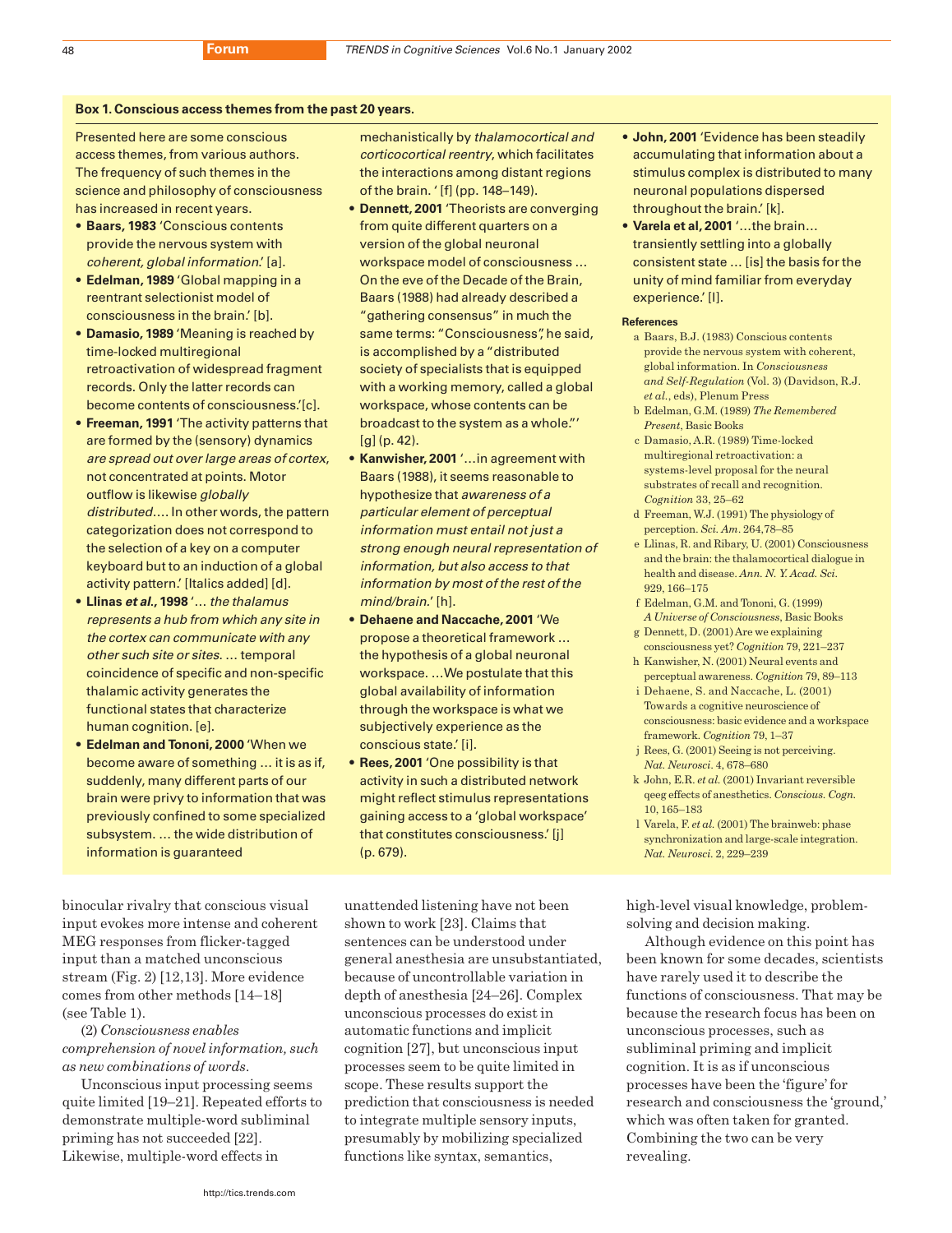# **Table 1. Evidence for wider cortical processing of conscious versus non-conscious events.**

| Source                                               | <b>Method</b>                                                                                                                                                                                 | <b>Results of non-conscious</b><br>conditions (not reportable)                                                   | <b>Results of conscious conditions</b><br>(accurately reportable)                                                                       |
|------------------------------------------------------|-----------------------------------------------------------------------------------------------------------------------------------------------------------------------------------------------|------------------------------------------------------------------------------------------------------------------|-----------------------------------------------------------------------------------------------------------------------------------------|
| <b>Sensory consciousness:</b>                        |                                                                                                                                                                                               |                                                                                                                  |                                                                                                                                         |
| Logothetis et al.<br>multiple studies<br>(e.g. [52]) | Binocular rivalry between diagonal contrast<br>edges, color, motion, and objects.<br>Multi-unit recording in visual cortex<br>of the macaque.                                                 | In early visual cortex 12-20% of cells<br>responded. In object recognition<br>areas (IT/STS) no cells responded. | In early visual cortex 12-20% of cells<br>responded. In object recognition<br>areas (IT/STS) 90% of cells<br>responded.                 |
| Tononi et al. [12]                                   | MEG of flickering input with binocular<br>rivalry in humans, allowing tracing of<br>input signal with high S/N ratio across<br>large regions of cortex.                                       | Widespread frequency-tagged<br>activation in visual and non-visual<br>cortex                                     | 50-80% higher intensity in<br>many channels throughout<br>cortex.                                                                       |
| Srinivasan et al. [13]                               | As above.                                                                                                                                                                                     | Widespread frequency-tagged<br>activation in visual and non-visual<br>cortex.                                    | Higher intensity and coherence<br>in visual and non-visual cortex.                                                                      |
| Dehaene et al. [8]                                   | fMRI of visual backward masked<br>vs. unmasked words in cortex.                                                                                                                               | Regional activation in early visual<br>cortex only.                                                              | Higher intensity in visual cortex<br>plus widespread activity in<br>parietal and frontal cortex.                                        |
| Rees <i>et al.</i> [53]                              | fMRI of unattended and attended words<br>and pictures.                                                                                                                                        | Less activation in word/picture<br>areas of visual cortex                                                        | More activation in word/picture<br>areas of visual cortex.                                                                              |
| Kjaer et al. [16]                                    | Subliminal vs. supraliminal visual<br>verbal stimuli using PET.                                                                                                                               | Activation in visual word<br>areas only.                                                                         | Activation in visual word areas plus<br>parietal and prefrontal cortex.                                                                 |
| Beck et al. [14]                                     | Change blindness vs. change detection                                                                                                                                                         | Activation of ventral visual regions<br>including fusiform gyrus.                                                | Enhanced activity in parietal and<br>right dorsolateral prefrontal<br>cortex as well as ventral visual<br>regions                       |
| Vuilleumier et al.<br>$[18]$                         | Seen and unseen faces in visuospatial<br>neglect, using fMRI and ERPs.                                                                                                                        | Activation of ventral visual regions                                                                             | Ventral visual activation plus<br>parietal and prefrontal regions.                                                                      |
| Driver and<br>Vuilleumier<br>$[15]$                  | Extinguished vs. conscious stimuli in<br>unilateral neglect, fMRI and ERPs.                                                                                                                   | Activation in ventral visual regions<br>including fusiform gyrus.                                                | Activation also in parietal<br>and frontal areas of the intact<br>left hemisphere.                                                      |
| Learning and practice:                               |                                                                                                                                                                                               |                                                                                                                  |                                                                                                                                         |
| Haier et al. [34]                                    | PET before and after learning<br>computer game Tetris.                                                                                                                                        | Drastic drop in cortical metabolic<br>activity.                                                                  | Widespread, intense cortical<br>metabolic activity.                                                                                     |
| Raichle et al. [35]                                  | Word association vs. simple noun<br>repetition before and after training.                                                                                                                     | Trained word association<br>indistinguishable from<br>simple word repetition.                                    | More intense activity in anterior<br>cingulate, left prefrontal and left<br>posterior temporal lobe and right<br>cerebellar hemisphere. |
| <b>Mental effort:</b>                                |                                                                                                                                                                                               |                                                                                                                  |                                                                                                                                         |
| Duncan and Owen<br>$[50]$                            | Meta-analysis of 10 tasks comparing<br>low and high mental effort (including<br>perception, response selection, executive<br>control, working memory, episodic<br>memory and problem solving) | Low prefrontal activation.                                                                                       | High prefrontal activation,<br>in mid-dorsolateral, mid-<br>ventrolateral and dorsal anterior<br>cingulate cortex.                      |
| Waking vs. general anesthesia:                       |                                                                                                                                                                                               |                                                                                                                  |                                                                                                                                         |
| John et al. [26]                                     | QEEG for anesthesia vs. waking                                                                                                                                                                | Loss of gamma band activity, loss<br>of coherence across major quadrants<br>of cortex                            | Widespread gamma band<br>coherence across and within<br>hemispheres.                                                                    |

(3) *Working memory depends on conscious elements, including conscious perception, inner speech and visual imagery, each mobilizing widespread functions*.

Working memory (WM) is traditionally defined as rehearsable immediate memory, including inner speech and visual imagery [28]. Active WM elements like perceptual input,

rehearsal, and recall are reportable and therefore meet the standard operational definition of conscious events. However, this point was not widely appreciated until the past decade [29].

Recently, John *et al.* found that quantitative EEG across six WM tasks showed three widespread cortical components, accounting for 90 percent of the variance [26]. A posterior–anterior

component might reflect conscious perceptual interaction with frontal executive regions; a left-to-right component might reflect inner speech; and a centrifugal component from the region of the anterior cingulate might reflect effortful task elements. These conscious elements of WM all involve widespread brain interaction, consistent with the conscious access hypothesis.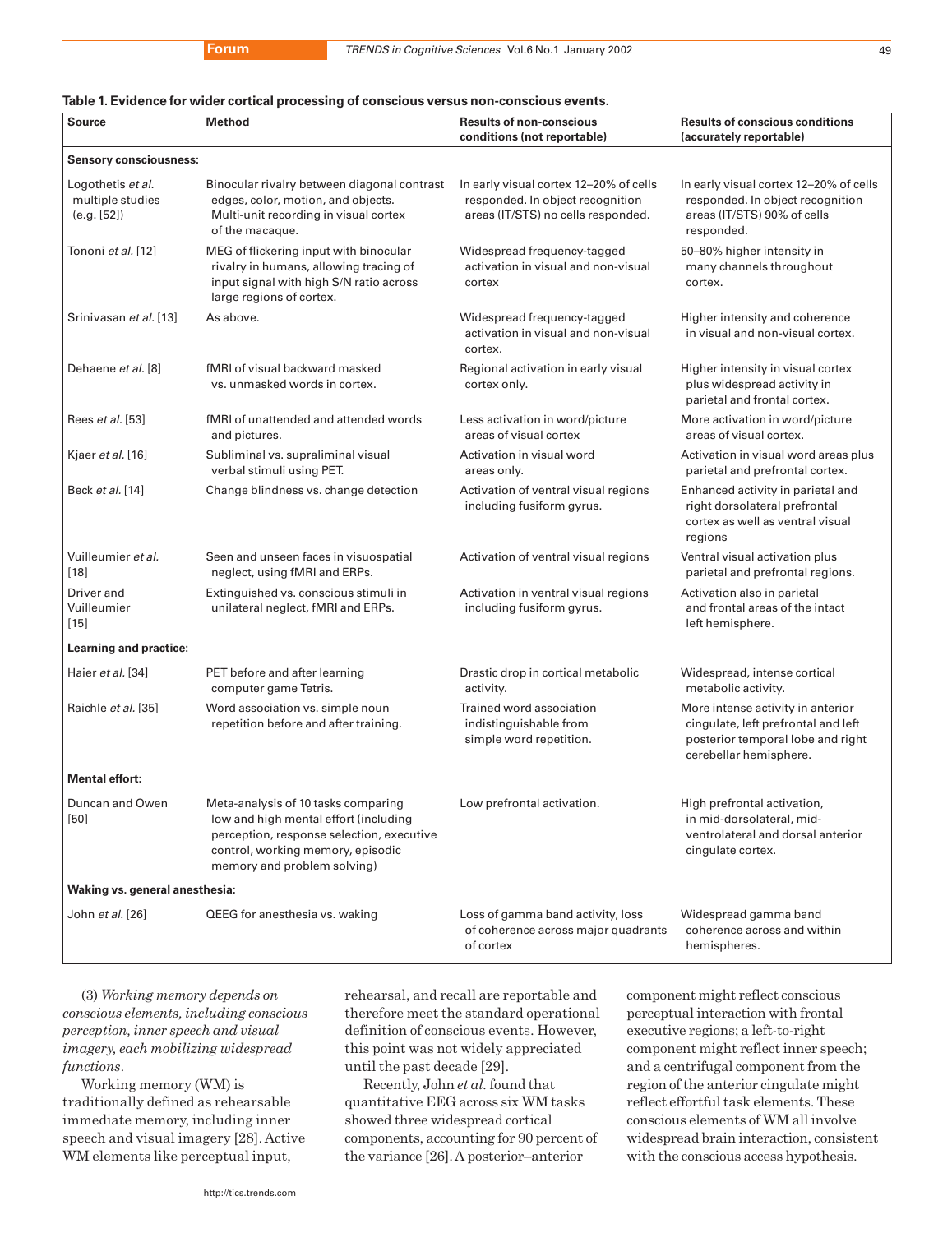



(4) *Conscious information enables many types of learning, using a variety of different brain mechanisms*.

The possibility of unconscious learning has been debated for decades, but there appears to be no robust evidence so far for long-term learning of unconscious input. Phenomena like unconscious priming operate over a range of seconds, and cannot account for learning and development.

In contrast, the evidence for learning of conscious episodes is very strong. A major brain structure, the hippocampus, seems specialized for learning conscious events. Although hippocampus is activated in the subliminal mere exposure effect, this is unlikely to be its primary function [30].

Kosslyn described conscious visual memory capacity as 'truly staggering; it is so large that it has yet to be estimated.' [31]. Standing found that recognition

accuracy for 10 000 pictures shown for 5 s each over several days was better than 96 percent [32]. No intention to learn was needed. This suggests that whatever becomes focally conscious enters episodic memory. All these points suggest a major brain specialization for learning conscious events.

Even implicit learning requires conscious information [33]. All implicit learning paradigms ask subjects to pay conscious attention to a set of stimuli. What is unconscious is not the target stimuli, but the regularities that appear to be inferred from them. The conscious access hypothesis suggests that awareness of target stimuli allows access to implicit learning mechanisms.

Consciousness is also involved with skill acquisition. As predicted by the hypothesis, novel skills, which are typically more conscious, activate large regions of cortex, but after automaticity due to practice, the identical task tends to activate only restricted regions [34,35] (Table 1).

Thus a variety of learning types, involving different brain regions and mechanisms, seem to depend on consciousness, consistent with the hypothesis.

(5) *Voluntary control is enabled by conscious goals and perception of results*. Like consciousness, voluntary control

has been controversial. Yet studies of automaticity, inadvertent errors, and some types of brain damage suggest that similar complex behaviors can be either under voluntary or involuntary control [1,36,37]. Volition can also be studied as an experimental variable.

Conscious feedback training provides spectacular examples of the scope of access to almost any neuronal population and even single neurons [38]. Single spinal motor units can come under voluntary control with auditory feedback. After brief training subjects have learned to play drumrolls on a single motor unit, with simultaneous silencing of surrounding units [39]. There is no evidence that unconscious feedback can do this. Apparently conscious feedback enables control of a very wide range of activities in the nervous system, consistent with the idea that consciousness enables widespread access in the brain.

(6) *Selective attention enables access to conscious contents, and vice versa*.

The modern attention literature makes little mention of consciousness, but selective attention can be defined as selection among potential conscious contents [1]. In support of this distinction, brain regions underlying conscious vision seem to be separate from those involved in the selection of visual objects and events [40,41]. According to the theory, many attentional mechanisms exist, whose function is to bring different events to consciousness, leading to global distribution of information. There is an urgent need to integrate research on attention and consciousness.

(7) *Consciousness enables access to 'self': executive interpretation in the brain*.

The notion of 'self'has also been controversial. Yet current cognitive neuroscience recognizes executive functions that are very much like intuitive self functions.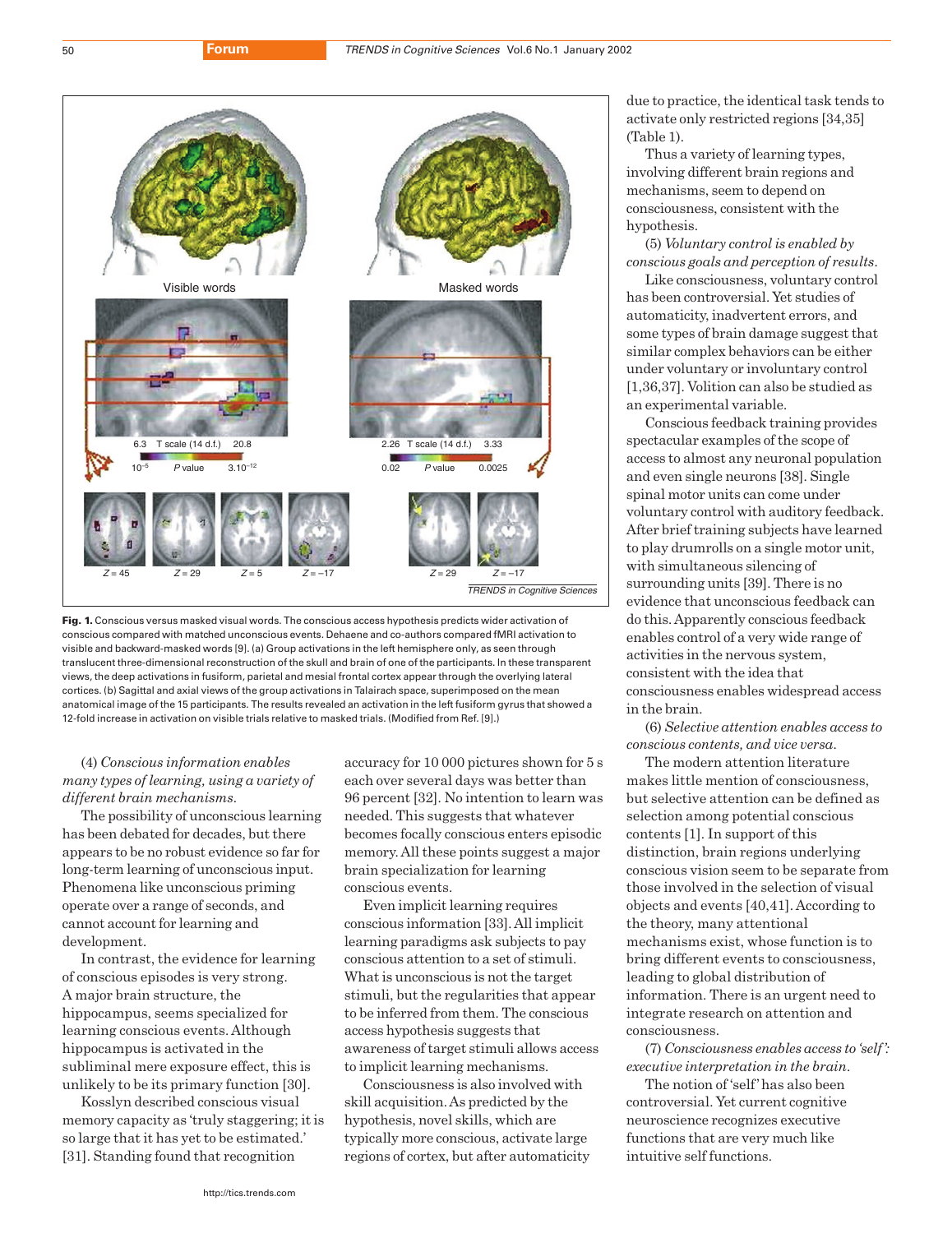

**Fig. 2.** Conscious versus unconscious streams in binocular rivalry. Conscious visual stimulation evoked wider and more intense activity compared with closely matched unconscious input, in a study by Tononi et al. [8]. MEG was used to monitor flicker-tagged competing binocular stimuli, yielding matched neuronal firing for both the conscious and unconscious streams with high signal-to-noise ratios. The scan shows MEG differences between frequency tags for the conscious and unconscious streams. Activity in many MEG channels shows 50–80% greater power for conscious input. (Modified from Ref. [8].)

There is evidence for a mutual dependence between consciousness and executive input. Carefully diagnosed cases of executive dysfunction in Dissociative Identity Disorder, fugue and hypnosis are marked by spontaneous reports of 'time loss'– a loss of one executive interpreter's reported access to conscious events while another is dominant [42,43]. This highly reliable feature suggests a binding between conscious contents and self functions. A similar dissociation can be found in splitbrain patients, with each hemisphere exercising executive control over one side of the body, based on conscious input limited to half of the visual field [44,45]. Consciousness might therefore enable access to self functions as well.

This point might turn out to be so fundamental that the order of the seven predictions could be reversed. Conscious perceptual input to frontal regions might lead to executive interpretation and control, which enables working memory, voluntary action, voluntary selective attention, and accurate report. Even the role of consciousness in learning could be a consequence of voluntary attention. Thus conscious access to self-systems of the prefrontal cortex might enable the other functions [1–6].

# **Possible mechanisms of global access**

The brain mechanisms of widespread conscious access are unclear at present. Dehaene and Changeux have focused on

frontal cortex [9], Edelman and Tononi on complexity in re-entrant thalamocortical dynamics [46,47], Singer and colleagues on gamma synchrony [48], Flohr on NMDA synapses [49], Llinas on a thalamic hub [50], Newman and Baars on thalamocortical distribution from sensory cortex [1,51], and so on. Several of these mechanisms could work together.

# **Conclusions**

Consciousness might be a gateway to brain integration, enabling access between otherwise separate neuronal functions. Although this case can be made with cognitive evidence, direct testing of the hypothesis is now possible by brain monitoring. More studies are needed to explore the hypothesis.

#### **Acknowledgement**

The author gratefully acknowledges the support of The Neurosciences Institute, San Diego, and its Director Gerald M. Edelman, in preparing this paper.

#### **References**

- 1 Baars, B.J. (1988) *A Cognitive Theory of Consciousness*, Cambridge University Press
- 2 Baars, B.J. (1997) *In the Theater of Consciousness: The Workspace of the Mind*, Oxford University Press
- 3 Baars, B.J. (1998) Metaphors of consciousness and attention in the brain. *Trends Neurosci.* 21, 58–62
- 4 Baars, B.J. *The Conscious Access Hypothesis: Global Workspace Theory and Brain Dynamics*, MIT Press (in press)
- 5 Baars, B.J. (1983) Conscious contents provide the nervous system with coherent, global information. In *Consciousness and Self-Regulation* (Vol. 3) (Davidson, R.J. *et al.*, eds), Plenum Press
- 6 Baars, B.J. (1993) How does a serial, integrated and very limited stream of consciousness emerge from a nervous system that is mostly unconscious, distributed, parallel and of enormous capacity? Experimental and theoretical studies of consciousness. *Ciba Found. Symp.* 174, 282–303
- 7 Franklin, S. and Graesser, A. (1999) A software agent model of consciousness. *Conscious. Cogn.* 8, 285–301
- 8 Tononi, G. *et al.* (1998) Investigating neural correlates of conscious perception by frequencytagged neuromagnetic responses. *Proc. Natl. Acad. Sci. U. S. A.* 95, 3198–3203
- 9 Dehaene, S. *et al.* (2001) Cerebral mechanisms of word masking and unconscious repetition priming. *Nat. Neurosci.* 4, 752–758
- 10 Dehaene, S. and Naccache, L. (2001) Towards a cognitive neuroscience of consciousness: basic evidence and a workspace framework. *Cognition* 79, 1–37
- 11 Kanwisher, N. (2001) Neural events and perceptual awareness. *Cognition* 79, 89–113
- 12 Dennett, D. (2001) Are we explaining consciousness yet? *Cognition* 79, 221–237
- 13 Srinivasan, R. *et al.* (1999) Increased synchronization of neuromagnetic responses during conscious perception. *J. Neurosci.* 19, 5435–5448
- 14 Beck, D.M. *et al.* (2001) Neural correlates of change detection and change blindness. *Nat. Neurosci.* 4, 645–650
- 15 Driver, J. and Vuilleumier, P. (2001) Perceptual awareness and its loss in unilateral neglect and extinction. *Cognition* 79, 39–88
- 16 Kjaer, T.W. *et al.* (2001) Precuneus–prefrontal activity during awareness of visual verbal stimuli. *Conscious. Cogn.* 10, 356–365
- 17 Rees, G. (2001) Neuroimaging of visual awareness in patients and normal subjects. *Curr. Opin. Neurobiol.* 11, 150–156
- 18 Vuilleumier, P. *et al.* (2001) Neural fate of seen and unseen faces in visuospatial neglect: a combined event-related functional MRI and event-related potential study*. Proc. Natl. Acad. Sci. U. S. A.* 98, 3495–3500
- 19 Goodale, M.A. *et al.* (1991) A neurological dissociation between perceiving objects and grasping them. *Nature* 349, 154–156
- 20 Monahan, J.L. *et al.* (2000) Subliminal mere exposure: specific, general, and diffuse effects. *Psychol. Sci.* 11, 462–466
- 21 Bornstein, R.F. and D'Agostino, P.R. (1992) Stimulus recognition and the mere exposure effect. *J. Pers. Soc. Psychol.* 63, 545–552
- 22 Greenwald, A.G. and Liu, T.J. (1985) *Limited Unconscious Processing of Meaning*, Psychonomics Society
- 23 MacKay, D.G. (1973) Aspects of a theory of comprehension, memory and attention. *Q. J. Exp. Psychol*. 25, 22–40
- 24 Merikle, P.M. and Daneman, M. (1996) Memory for unconsciously perceived events: evidence from anesthetized patients*. Conscious. Cogn.* 5, 525–541
- 25 Baars, B.J. (2001) The brain basis of a 'consciousness monitor': scientific and medical significance. *Conscious. Cogn.* 10, 159–164
- 26 John, E.R. *et al.* (2001) Invariant reversible qeeg effects of anesthetics. *Conscious. Cogn.* 10, 165–183
- 27 Bargh, J.A. and Ferguson, M.J. (2000) Beyond behaviorism: on the automaticity of higher mental processes. *Psychol. Bull*. 126, 925–945
- 28 Baddeley, A. (1998) Working memory. *C. R. Acad. Sci. Ser. III* 321, 167–173
- 29 Baddeley, A. (2000) The episodic buffer: a new component of working memory? *Trends Cogn. Sci.* 4, 417–423
- 30 Elliott, R. and Dolan, R.J. (1998) Neural response during preference and memory judgments for subliminally presented stimuli: a functional neuroimaging study. *J. Neurosci.* 18, 4697–4704
- 31 Kosslyn, S.M. and Ochsner, K.N. (1994) In search of occipital activation during visual mental imagery. *Trends Neurosci.* 17, 290–292
- 32 Standing, L. (1973) Learning 10,000 picture*s*. *Q. J. Exp. Psychol.* 25, 207–222
- 33 Reber, A.S. (1989) More thoughts on the unconscious. Reply to Brody and to Lewicki and Hill. *J. Exp. Psychol. Gen.* 118, 242–244
- 34 Haier, R.J. *et al.* (1992) Regional glucose metabolic changes after learning a complex visuospatial/motor task: a positron emission tomographic study. *Brain Res*. 570, 134–143
- 35 Raichle, M.E. *et al.* (1994) Practice-related changes in human brain functional anatomy during nonmotor learning*. Cereb. Cortex* 4, 8–26